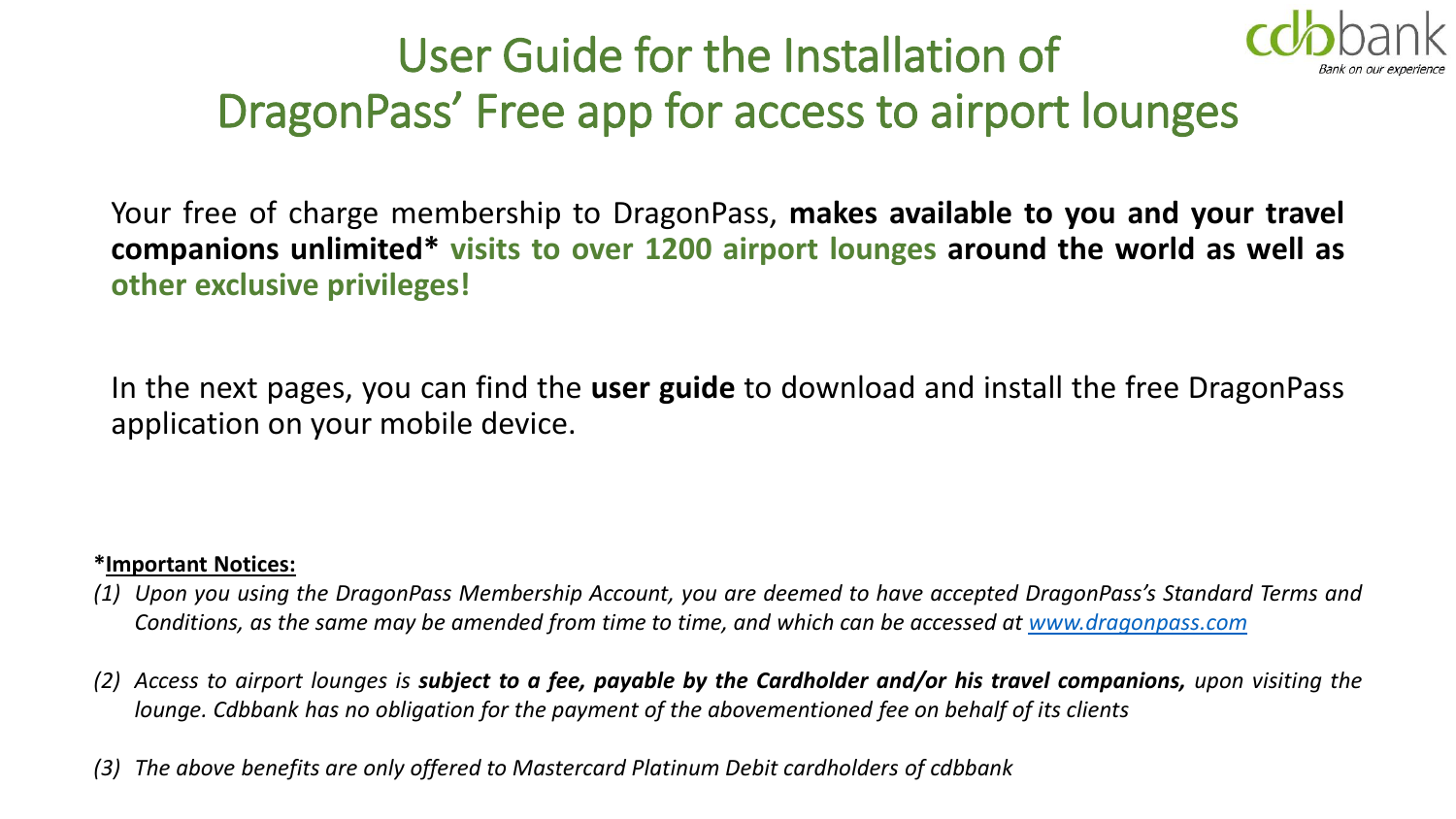## Customer registration in app (1/2)



#### Download the app today

Click the Play Store/App Store link or search for DragonPass Lounges in your app store.



8:18 AM

 $* 88\%$ 

Help & Support

•••○ Carrier ক

 $\overline{1}$ 

 $+ *#$ 

₹







Fill in your **email address**  and click Next



Fill in your **First and Last Name as shown on your passport** and click **Next**



Open App – **click Activate**  Membership to start the process

Activate your membership card to enjoy benefits DragonPass Membership No. 8888 9999 0000 9999 **Activation Code** 

 $\overline{2}$ 

| <b>Activate</b> |                 |           |
|-----------------|-----------------|-----------|
|                 |                 |           |
|                 | 2<br>ABC        | 3<br>DEF  |
| 4<br>GHI        | 5<br><b>JKL</b> | 6<br>MNO  |
| PQRS            | 8<br>TUV        | 9<br>WXYZ |

 $\Omega$ 

 $\overline{3}$ 

 $\overline{4}$ 

 $\circledcirc$ 

Enter the **membership number** and **activation code**  that have been provided to you by the Bank and click **Activate**